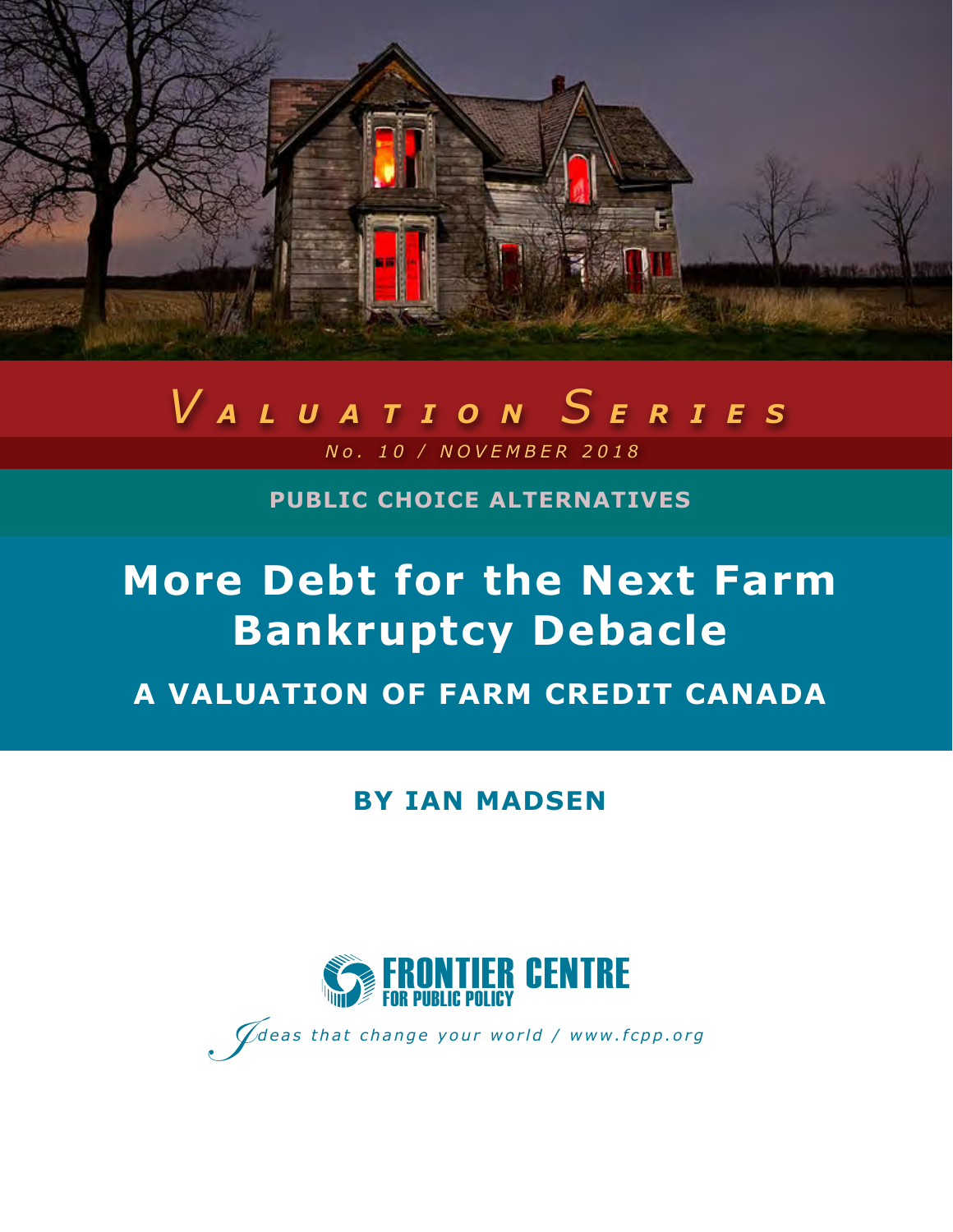

#### **IAN MADSEN**

Ian Madsen, B.A. (Alberta), M.B.A. (Toronto), CFA, is a Senior Policy Analyst at the Frontier Centre for Public Policy. He has extensive experience in portfolio and financial analyses, managing investment portfolios, and managing investment research operations (including overseas). He lives in Surrey, B.C.



203-2727 Portage Avenue, Winnipeg, Manitoba Canada R3J 0R2 Tel: 204-957-1567 Email: newideas@fcpp.org

The Frontier Centre for Public Policy is an independent, non-profit organization that undertakes research and education in support of economic growth and social outcomes that will enhance the quality of life in our communities. Through a variety of publications and public forums, Frontier explores policy innovations required to make the prairie region a winner in the open economy. It also provides new insights into solving important issues facing our cities, towns and provinces. These include improving the performance of public expenditures in important areas such as local government, education, health and social policy. The author(s) of this study have worked independently and the opinions expressed are therefore their own, and do not necessarily reflect the opinions of the board of the Frontier Centre for Public Policy.

Copyright © 2018 by the Frontier Centre for Public Policy.

Valuation Series No. 10 • Date of First Issue: November 2018.

Reproduced here with permission of the author(s). Any errors or omissions and the accuracy and completeness of this paper remain the responsibility of the author(s).

ISSN 1491-78

I*deas that change your world / www.fcpp.org*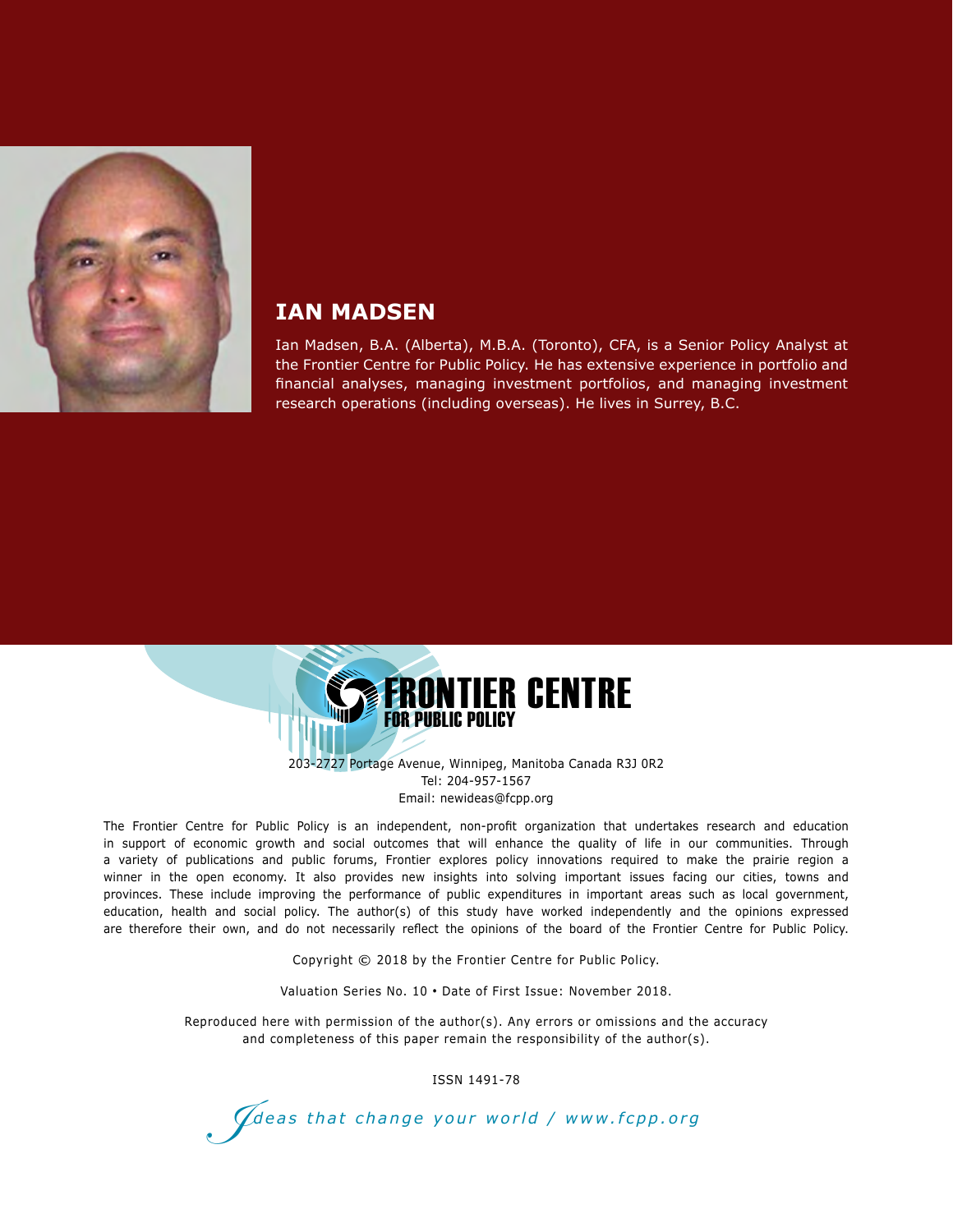## *No. 10 / NOVEMBER 2018 V ALUATION S ERIES*

#### **PUBLIC CHOICE ALTERNATIVES:**

## **More Debt for the Next Farm Bankruptcy Debacle**

### **A VALUATION OF FARM CREDIT CANADA**

### **BY IAN MADSEN**

#### **TABLE OF CONTENTS**

| Executive Summary                                                             | 4  |
|-------------------------------------------------------------------------------|----|
| Introduction: Farm Credit Canada, A History                                   | 5. |
| Valuation of FCC as a Business, Using Discounted Future Free Cash Flow        | 6  |
| Valuation of FCC, Version II                                                  | 8  |
| Market-based Value: Valuation of FCC Using Stock Market and Financial Metrics | 9  |
| Conclusion                                                                    | 10 |
| Appendix 1: Rationale for Divestiture or Privatization                        |    |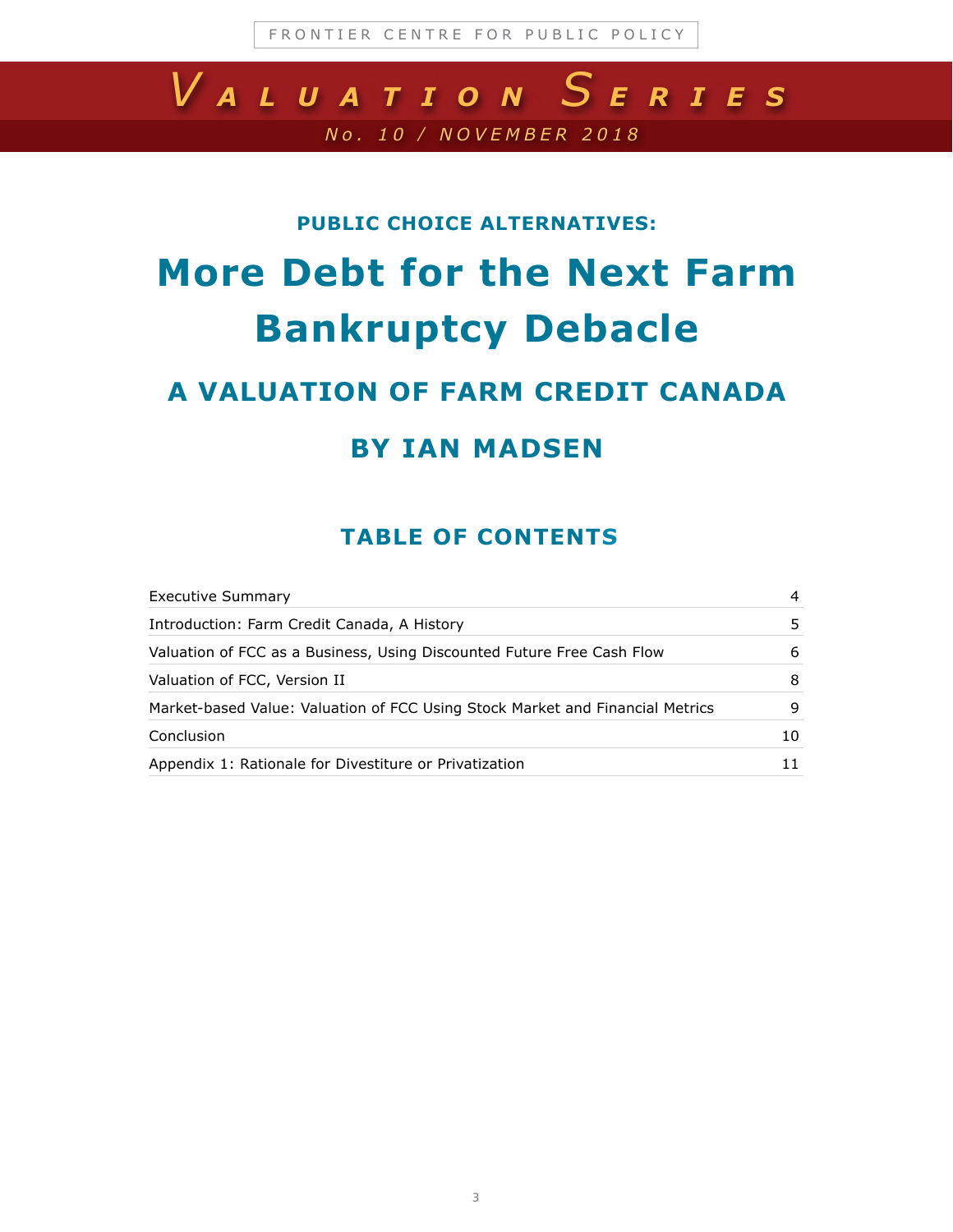#### EXECUTIVE SUMMARY

In addition to the various banks, non-bank financial institutions, alternative lending firms, and credit unions that Canadian farmers, food processors and agri-business firms may choose from, there is also a federal government Crown corporation they can borrow from: Farm Credit Canada, 'FCC'. While there are no obvious debt torpedoes, farm lending has been dicey in the recent past, most horrifically in the 1980s, when billions of dollars of loans were written off and many farmers lost their properties. With little sign of that now, any valuation of FCC as a going concern in the current relatively benign environment may be too high, with not enough information to discount any estimate to a conservative level. All that said, the following estimates need to be taken with a country-size grain of salt.

Using an intrinsic value method, and discounting to the present, FCC's projected future free cash flows, as the company is today, but taxed at statutory rates, the range of estimates is  $$12.13B$  to  $$84.91B$ , with a tighter range of a median of  $$21.23$  to a mean (simple average) of \$27.32B. Making allowances of bad debt of as much as 5 percent of outstanding loans, that is, by \$1.55B, does not lower the estimated value of the company appreciably. Discounting for a bad-but-not-Great Depression-level of bad debt experience of 5 percent of the total loan portfolio, the range becomes a median of \$20.20B to a mean of \$25.99B. This version used adjustments to the free cash flow calculation which may not be fully reliable.

In the second version, the range of estimates is \$7.43B to \$52.03B, with a tighter range of a median of \$13.01 to a mean (simple average) of \$16.74B. Making allowances of bad debt of as much as 5 percent of outstanding loans, that is, by \$1.55B, does not lower the estimated value of the company appreciably. Discounting for a bad debt experience of 5 percent of total loans, the range becomes a median of \$12.39B to a mean of \$15.93B.

Under the market-based valuation system, the current, 'as is' - but now fully taxedvalue ranges from \$51B to \$359B, with a median of \$95B and a mean (average) of \$136B. Only five valuation metrics were usable, and the averages were inflated by some anomalous comparison companies' metrics applied against financial numbers from FCC that could be more optimistic than warranted.

Again, making allowances of bad debt of as much as 5 percent of outstanding loans, that is, by \$1.55B, does not lower the estimated value of the company appreciably. The minimum value is \$49.53, the maximum is an extremely unlikely \$357.46B, and the tighter range goes from a median of \$93.05B to a mean of a very doubtful \$134.93B.

Intensive examination of the assets of FCC, evaluation of its business practises, and scrutiny of its accounting would be necessary for a much more precise valuation range for the company and that is beyond the scope of this study.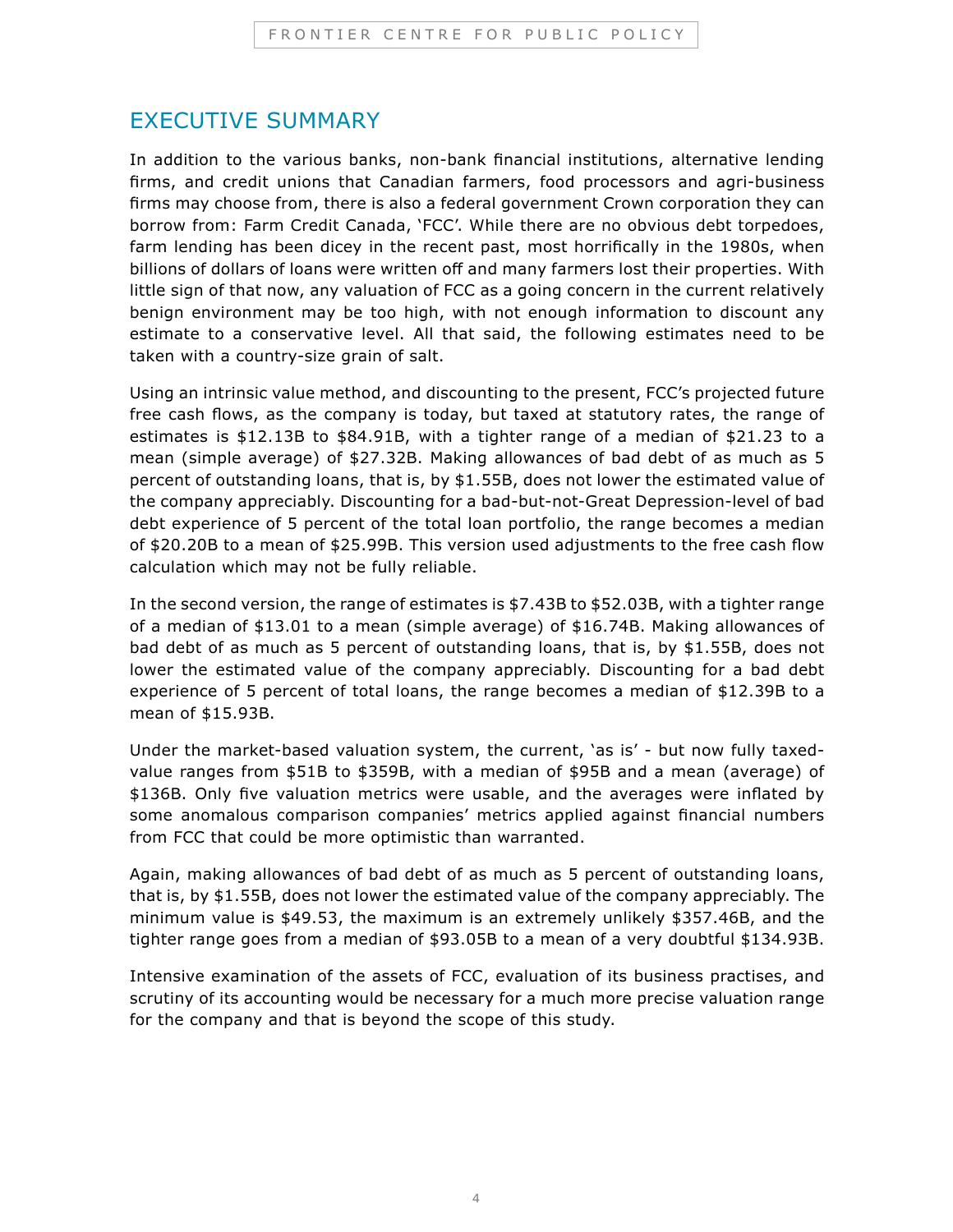#### INTRODUCTION

#### Farm Credit Canada, A History

FCC began in 1929 as the Canadian Farm Loan Board. In 1959 the *Farm Credit Act* created FCC as the successor to the CFLB. In 1993 new legislation allowed FCC to lend to larger farms and farming corporations. In 2001, the *Farm Credit Canada Act* expanded FCC's powers and range of services further. Lending has continually expanded for 24 consecutive years.<sup>1</sup>

Farm Credit Canada, 'FCC', is headquartered in Regina, Saskatchewan. As of March, 2017, it had over 1,800 employees, 100 offices across Canada, usually rural locations and provides financing and other services to over 100,000 customers. Its mission is to serve the agriculture and agriculturerelated sectors in Canada, including agribusiness, food processing, and corporate farming. Primary production is over 80 percent of its loan portfolio. It also invests in venture capital in related businesses, managed by Avrio Capital, a private entity.

FCC provides loans and other financing and services, and also educational materials and learning events. It also has accounting and software tools for farmers and other customers.<sup>2</sup> FCC works jointly with credit unions and chartered banks, sometimes in partnership. In addition, it works with Export Development Canada (EDC) and the Business Development Bank of Canada (BDC), along with federal government agencies such as Agriculture and Agri-Food Canada.<sup>3</sup>

1. Farm Credit Canada. "Annual Report 2016-2017". Pg. 7. See <https://www.fcc-fac.ca/fcc/about-fcc/reports/annual-report-2016-17.pdf>.

2. *Ibid.,* pg. 8.

3. *Ibid.,* pg. 10.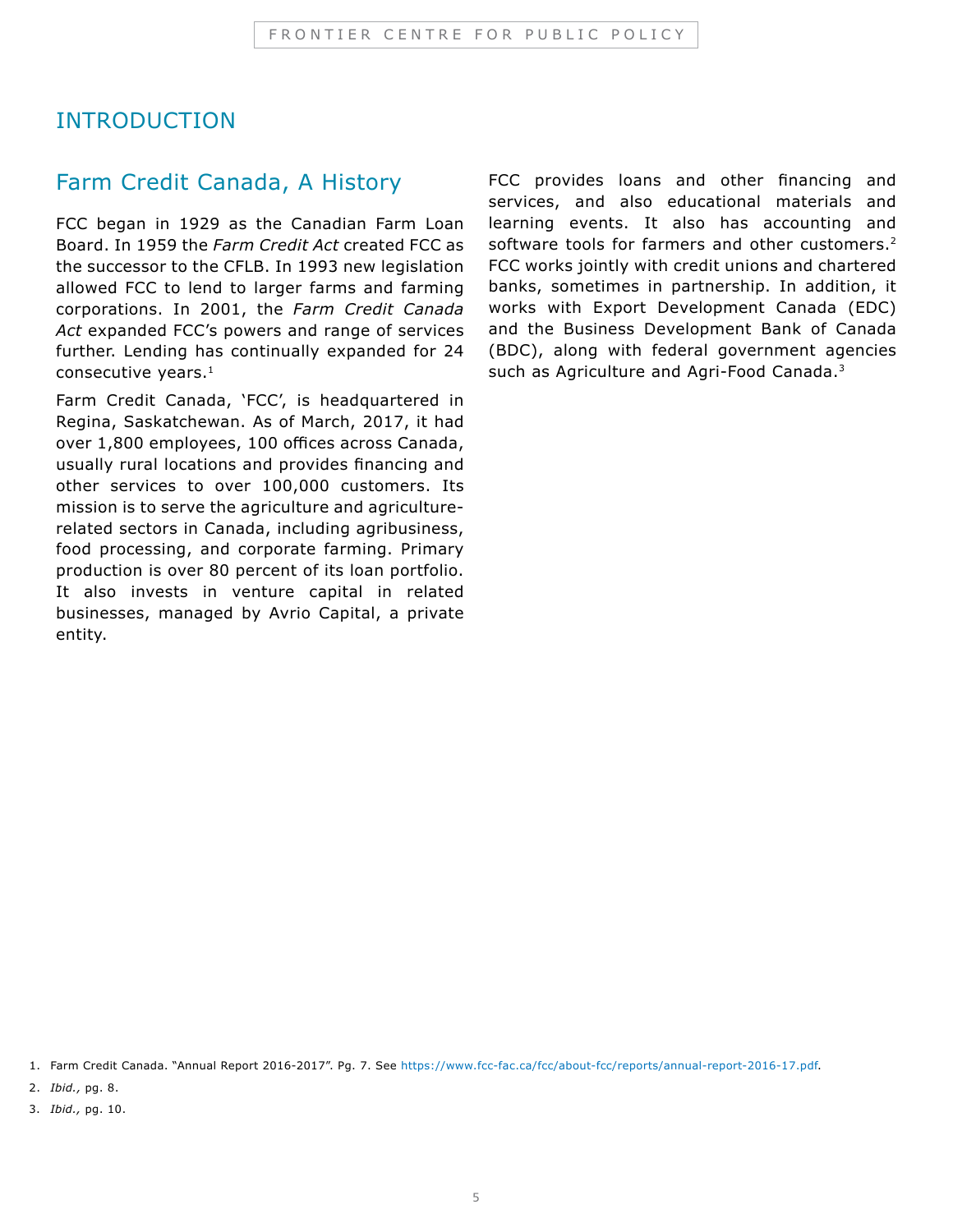#### INTRINSIC VALUE:

#### Valuation of FCC as a Business, Using Discounted Future Free Cash Flow

The intrinsic value model uses a perpetuity with a constant growth rate and constant cost of capital. This is crudely appropriate for a stable company in a slow-growth, mature sector. For the intrinsic value of FCC, projecting future cash flow growth, and bringing it to a net present value, a relatively conservative approach was taken which could undervalue the company (see Tables 1 & 2). The company's free cash flow growth rate range was a restrained 2 to 4 percent, and the required rate of return or cost of capital range was from 5 to 9 percent. Projecting higher growth in the future could be reasonable, however agriculture is a very mature industry. FCC's cost of capital, given low expectations and high current valuations in the stock market, could well be lower than the range used (and thus raise its estimated value), although there is also a chance that interest rates and the rate of return investors demand on equity (share) investment could increase.

The statutory tax rate used in calculations may be lower in the future, as there is continued global pressure to lower corporate tax rates, exemplified by the recent drop in US corporation income tax rates.

There were two versions of this valuation performed, one using a projection of adjusted cash flow, the second using fully taxed net income as a proxy for free cash flow. Theoretically, for a slow-growth company in a mature sector, net income should approximate free cash flow.

The corporation's free cash flow is difficult to calculate. Two sets of financial flows were removed from the cash flow statement to arrive at the free cash flow calculations for the past several years, and were the basis upon which the projection for the next fiscal year (actually, the one ended on March 31st, 2018, but not yet reported) was calculated.

The range of estimates is \$12.13B to \$84.91B, with a tighter range of a median of \$21.23 to a mean (simple average) of \$27.32B. Making allowances of bad debt of as much as 5 percent of outstanding loans, that is, by \$1.55B, does not lower the estimated value of the company appreciably. Discounting for a bad-but-not-Great Depressionlevel of bad debt experience of 5 percent of the total loan portfolio, the range becomes a median of \$20.20B to a mean of \$25.99B.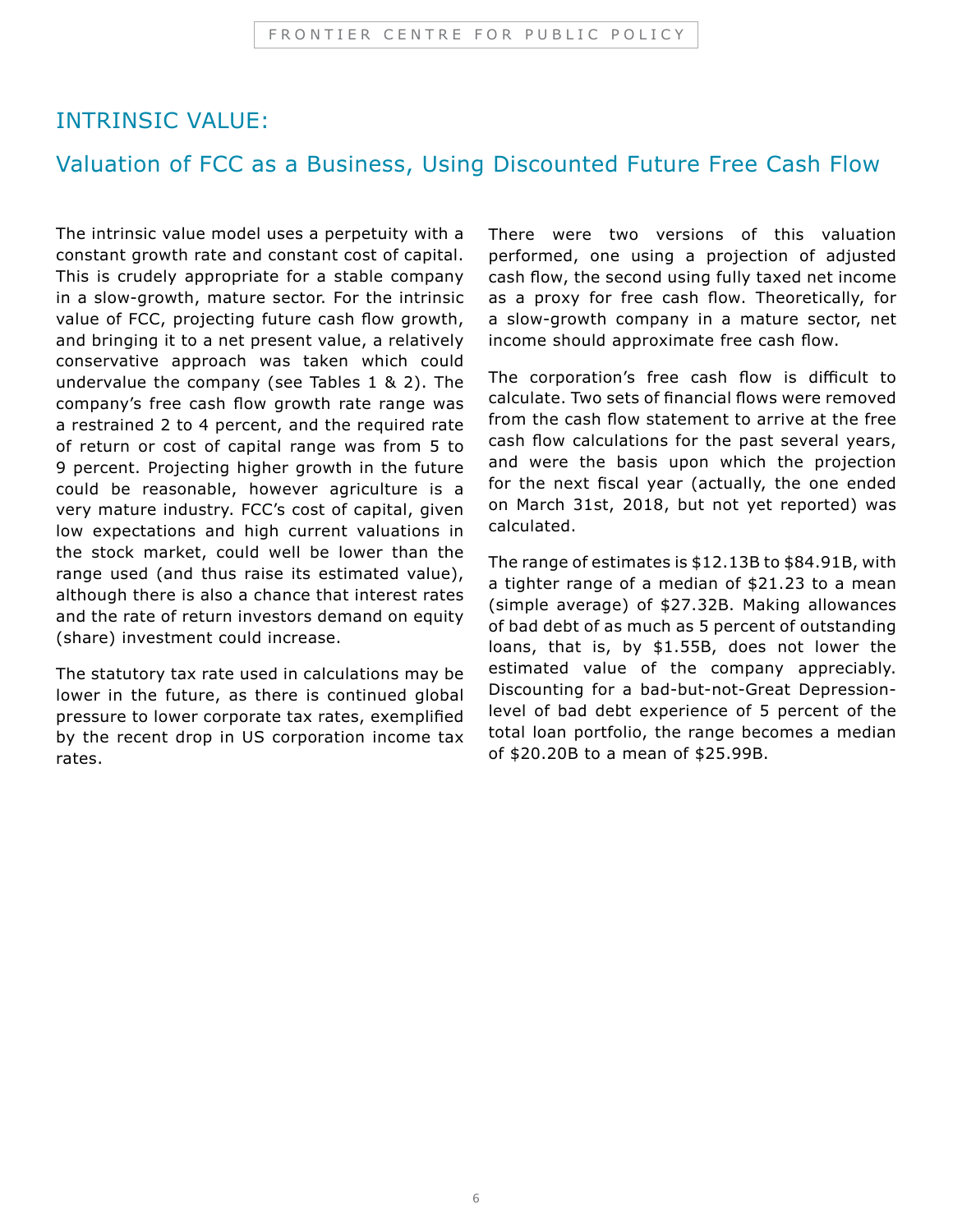#### **Table 1**

#### Intrinsic Value, Using Fully Taxed Free Cash Flow Method

#### **Free Cash Flow has been adjusted for Loan Flow.**

 **Valuation Matrix -** Present Value of Discounted Free Cash Flow = Estimated Next Year Free Cash Flow (Required Rate of Return = Growth Rate)

 **Projected Free Cash Flow for FY2018 (\$B): \$ 0.85**

| <b>Matrix Values (\$M)</b> $g = -v$ ; $r = -5$ | 4.00%        | 5.00%                    | 6.00%        | 7.00%       | 8.00%       | $9.00\%$    | 10.00%      |
|------------------------------------------------|--------------|--------------------------|--------------|-------------|-------------|-------------|-------------|
| $0.00\%$                                       | 21.23        | 16.98                    | 14.15        | 12.13       | 10.61       | 9.43        | 8.49        |
|                                                | \$           | \$                       | \$           | \$          | \$          | \$          | \$          |
| 1.00%                                          | 28.30        | 21.23                    | 16.98        | 14.15       | 12.13       | 10.61       | 9.43        |
|                                                | \$.          | \$                       | \$           | \$          | \$          | \$          | \$          |
| 2.00%                                          | 42.46        | 28.30                    | 21.23        | 16.98       | 14.15       | 12.13       | 10.61       |
|                                                | \$           | \$                       | \$           | \$          | \$          | \$          | \$          |
| 3.00%                                          | 84.91        | 42.46                    | 28.30        | 21.23       | 16.98       | 14.15       | 12.13       |
|                                                | \$           | \$                       | \$           | \$          | \$          | \$          | \$          |
| 4.00%                                          | $ -$         | 84.91<br>\$              | \$<br>42.46  | 28.30<br>\$ | 21.23<br>\$ | 16.98<br>\$ | 14.15<br>\$ |
| 5.00%                                          | 84.91<br>-\$ | $\overline{\phantom{m}}$ | 84.91<br>\$  | 42.46<br>\$ | 28.30<br>\$ | 21.23<br>\$ | 16.98<br>\$ |
| 6.00%                                          | 42.46        | -\$                      | \$           | 84.91       | 42.46       | 28.30       | 21.23       |
|                                                | -\$          | 84.91                    | $ -$         | \$          | \$          | \$          | \$          |
| 7.00%                                          | 28.30<br>-\$ | 42.46<br>-\$             | 84.91<br>-\$ | \$<br>$- -$ | 84.91       | 42.46<br>\$ | 28.30<br>\$ |

|                                   | Minimum |       | <b>Maximum</b> |       | Median |       | Mean (Average) |       |
|-----------------------------------|---------|-------|----------------|-------|--------|-------|----------------|-------|
| <b>Estimated Total Value</b>      | \$      | 12.13 | \$             | 84.91 | \$     | 21.23 | \$             | 27.32 |
| <b>Total Loans Outstanding</b>    | \$      | 31.01 | \$             | 31.01 | \$     | 31.01 | \$             | 31.01 |
| 1% Loss Provision                 | \$      | 0.31  | \$             | 0.31  | \$     | 0.31  | \$             | 0.31  |
| Net Value, Less 1% of Loan Assets | \$      | 11.82 | \$             | 84.60 | \$     | 20.92 | \$             | 27.01 |
| 2% Loss Provision                 | \$      | 0.62  | \$             | 0.62  | \$     | 0.62  | \$             | 0.62  |
| Net Value, Less 2% of Loan Assets | \$      | 11.51 | \$             | 84.29 | \$     | 20.61 | \$             | 26.70 |
| 3% Loss Provision                 | \$      | 0.93  | \$             | 0.93  | \$     | 0.93  | \$             | 0.93  |
| Net Value, Less 3% of Loan Assets | \$      | 11.20 | \$             | 83.98 | \$     | 20.30 | \$             | 26.39 |
| 4% Loss Provision                 | \$      | 0.47  | \$             | 3.38  | \$     | 0.84  | \$             | 1.08  |
| Net Value, Less 4% of Loan Assets | \$      | 11.66 | \$             | 81.53 | \$     | 20.39 | \$             | 26.24 |
| 5% Loss Provision                 | \$      | 0.58  | \$             | 4.21  | \$     | 1.03  | \$             | 1.34  |
| Net Value, Less 5% of Loan Assets | \$      | 11.55 | \$             | 80.70 | \$     | 20.20 | \$             | 25.99 |

Source: Company annual reports, consultant projections and modelling.

Note on range of growth rate, "g", above: Operating Cash Flow and Net Income have been growing erratically, but for the long-term the growth rate is likely to be roughly in line with the nominal economic growth rate, assumed here to be 2-4%.

Note on range of required or expected rate of return or discount rate or cost of capital, "r", above: This is a notional range of projected likely long-term stock market growth rate and the equity risk premium over high yield unsecured ("junk") bonds.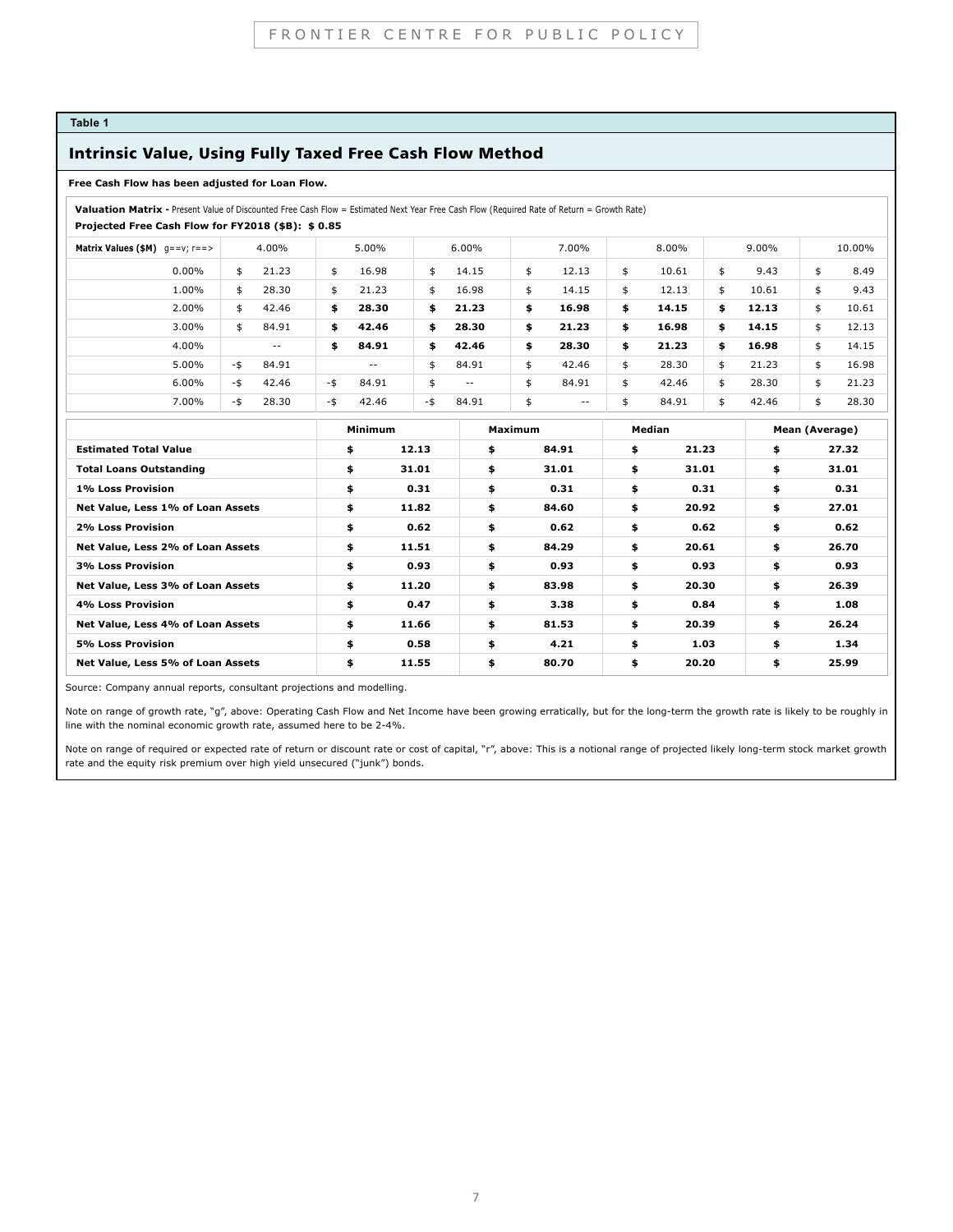#### Valuation of FCC Version II

In the second version, the range of estimates is \$7.43B to \$52.03B, with a tighter range of a median of \$13.01 to a mean (simple average) of \$16.74B. Making allowances of bad debt of as much as 5 percent of outstanding loans, that is,

by \$1.55B, does not lower the estimated value of the company appreciably. Discounting for a bad debt experience of 5 percent of total loans, the range becomes a median of \$12.39B to a mean of \$15.93B.

| Table 2                                                                                                                                                                                                                          |          |               |          |                |          |            |                |                          |          |        |          |       |                |        |
|----------------------------------------------------------------------------------------------------------------------------------------------------------------------------------------------------------------------------------|----------|---------------|----------|----------------|----------|------------|----------------|--------------------------|----------|--------|----------|-------|----------------|--------|
| Intrinsic Value, Using Fully Taxed Net Income as Proxy for Free Cash Flow                                                                                                                                                        |          |               |          |                |          |            |                |                          |          |        |          |       |                |        |
|                                                                                                                                                                                                                                  |          |               |          |                |          |            |                |                          |          |        |          |       |                |        |
| Valuation Matrix - Presented Value of Discounted Free Cash Flow = Estimated Next Year Free Cash Flow (Required Rate of Return = Growth Rate)<br>Projected Fully Taxed Free Cash Flow Proxy (actual net income) for FY2018 (\$B): |          |               |          |                |          |            |                | \$0.52                   |          |        |          |       |                |        |
| Matrix Values $(\$M)$ q==v; r==>                                                                                                                                                                                                 |          | 4.00%         |          | 5.00%          |          | $6.00\%$   |                | 7.00%                    |          | 8.00%  |          | 9.00% |                | 10.00% |
| $0.00\%$                                                                                                                                                                                                                         |          | 13.01         |          | 10.41          |          | 8.67       |                | 7.43                     |          | 6.50   |          | 5.78  |                | 5.20   |
| 1.00%                                                                                                                                                                                                                            | \$<br>\$ | 17.34         | \$<br>\$ | 13.01          | \$<br>\$ | 10.41      | \$<br>\$       | 8.67                     | \$<br>\$ | 7.43   | \$<br>\$ | 6.50  | \$<br>\$       | 5.78   |
| 2.00%                                                                                                                                                                                                                            | \$       | 26.02         | \$       | 17.34          | \$       | 13.01      | \$             | 10.41                    | \$       | 8.67   | \$       | 7.43  | \$             | 6.50   |
| 3.00%                                                                                                                                                                                                                            | \$       | 52.09         | \$       | 26.02          | \$       | 17.34      | \$             | 13.01                    | \$       | 10.41  | \$       | 8.67  | \$             | 7.43   |
| 4.00%                                                                                                                                                                                                                            |          | $\sim$ $\sim$ | \$       | 52.09          | \$       | 26.02      | \$             | 17.34                    | \$       | 13.01  | \$       | 10.41 | \$             | 8.67   |
| 5.00%                                                                                                                                                                                                                            | -\$      | 52.09         |          | $\sim$ $\sim$  | \$       | 52.09      | \$             | 26.02                    | \$       | 17.34  | \$       | 13.01 | \$             | 10.41  |
| 6.00%                                                                                                                                                                                                                            | -\$      | 26.02         | $-$ \$   | 52.09          | \$       | $\sim$ $-$ | \$             | 52.09                    | \$       | 26.02  | \$       | 17.34 | \$             | 13.01  |
| 7.00%                                                                                                                                                                                                                            | $-$ \$   | 17.34         | -\$      | 26.02          | -\$      | 52.09      | \$             | $\overline{\phantom{m}}$ | \$       | 52.09  | \$       | 26.02 | \$             | 17.34  |
|                                                                                                                                                                                                                                  |          |               |          | <b>Minimum</b> |          |            | <b>Maximum</b> |                          |          | Median |          |       | Mean (Average) |        |
| <b>Estimated Total Value</b>                                                                                                                                                                                                     |          |               |          | \$             | 7.43     | \$         |                | 52.03                    | \$       |        | 13.01    | \$    |                | 16.74  |
| <b>Total Loans Outstanding</b>                                                                                                                                                                                                   |          |               |          | \$             | 31.01    | \$         |                | 31.01                    | \$       |        | 31.01    | \$    |                | 31.01  |
| 1% Loss Provision                                                                                                                                                                                                                |          |               |          | \$             | 0.31     | \$         |                | 0.31                     | \$       |        | 0.31     | \$    |                | 0.31   |
| Net Value, Less 1% of Loan Assets                                                                                                                                                                                                |          |               |          | \$             | 7.12     | \$         |                | 51.72                    | \$       |        | 12.70    | \$    |                | 16.43  |
| 2% Loss Provision                                                                                                                                                                                                                |          |               |          | \$             | 0.62     | \$         |                | 0.62                     | \$       |        | 0.62     | \$    |                | 0.62   |
| Net Value, Less 2% of Loan Assets                                                                                                                                                                                                |          |               |          | \$             | 6.81     | \$         |                | 51.41                    | \$       |        | 12.39    | \$    |                | 16.12  |
| 3% Loss Provision                                                                                                                                                                                                                |          |               |          | \$             | 0.93     | \$         |                | 0.93                     | \$       |        | 0.93     | \$    |                | 0.93   |
| Net Value, Less 3% of Loan Assets                                                                                                                                                                                                |          |               |          | \$             | 6.50     | \$         |                | 51.10                    | \$       |        | 12.08    | \$    |                | 15.81  |
| 4% Loss Provision                                                                                                                                                                                                                |          |               |          | \$             | 0.28     | \$         |                | 2.07                     | \$       |        | 0.51     | \$    |                | 0.66   |
| Net Value, Less 4% of Loan Assets                                                                                                                                                                                                |          |               |          | \$             | 7.15     | \$         |                | 49.96                    | \$       |        | 12.50    | \$.   |                | 16.08  |
| 5% Loss Provision                                                                                                                                                                                                                |          |               |          | \$             | 0.34     | \$         |                | 2.57                     | \$       |        | 0.62     | \$    |                | 0.81   |
| Net Value, Less 5% of Loan Assets                                                                                                                                                                                                |          |               |          | \$             | 7.09     | \$         |                | 49.46                    | \$       |        | 12.39    | \$    |                | 15.93  |

Source: Company annual reports, consultant projections and modelling.

Note on range of growth rate, "g", above: Operating Cash Flow and Net Income have been growing erratically, but for the long-term the growth rate is likely to be roughly in line with the nominal economic growth rate, assumed here to be 2-4%.

Note on range of required or expected rate of return or discount rate or cost of capital, "r", above: This is a notional range of projected likely long-term stock market growth rate and the equity risk premium over high yield unsecured ("junk") bonds.

Source: Author's calculations based on a model using summary versions in annual reports from the company.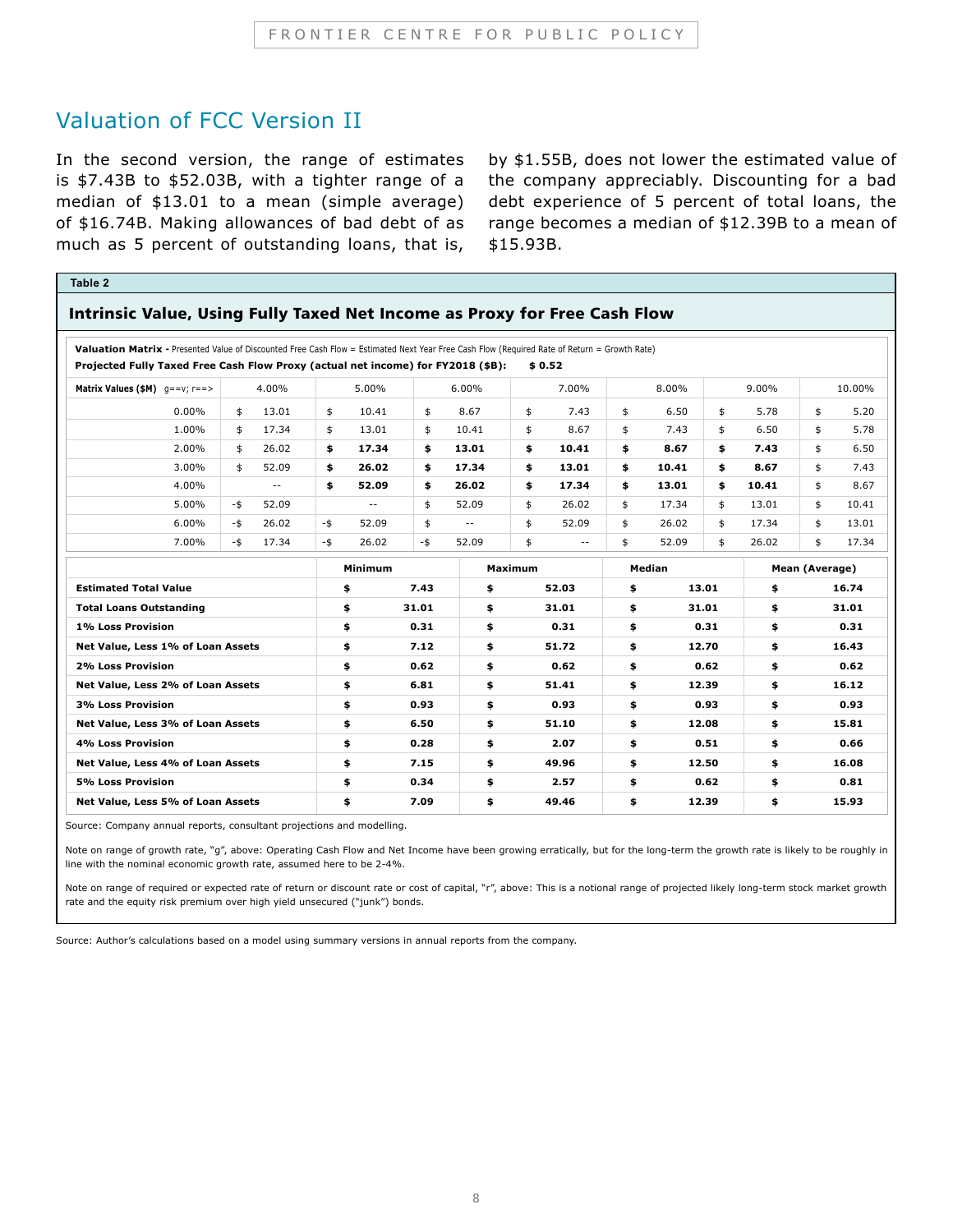#### MARKET-BASED VALUE:

#### Valuation Of FCC Using Stock Market And Financial Metrics

The company, and some of its peers, either do not have positive free cash flow, or it is negative, or negligible. One metric depends on earnings before interest, taxes and depreciation and amortization, or 'EBITDA'. This is customarily not calculated for banks or bank-like financial institutions, so this metric was not usable for FCC.

As noted in the executive summary, the 'as is' current value of the company, fully taxed (as a Crown, it is not currently, but would be, should it be sold off), ranges from \$51B to \$359B, with a median of \$95B and a mean (average) of \$136B.

Only five valuation metrics were usable, and the averages were inflated by some anomalous comparison companies' metrics applied against financial numbers from FCC that could be more optimistic than warranted.

Again, making allowances of bad debt of as much as 5 percent of outstanding loans, that is, by \$1.55B, does not lower the estimated value of the company appreciably. The minimum value is \$49.53, the maximum is a very unlikely \$357.46B, and the tighter range goes from a median of \$93.05B to a mean of a doubtful \$134.93B. Please see the details of the models' results in Table 1.

| Table 3                                                                               |    |                                      |        |                                                |       |                 |                 |                                                    |        |
|---------------------------------------------------------------------------------------|----|--------------------------------------|--------|------------------------------------------------|-------|-----------------|-----------------|----------------------------------------------------|--------|
| Market Valuation, Using Publicly Listed Comparison Company Valuation Metrics          |    |                                      |        |                                                |       |                 |                 |                                                    |        |
| As Is, i.e., Full Debt Load, Fully Taxable<br>Valuation metrics applied to NB Energy, |    | <b>Trailing P/E</b><br>(Market Value |        | <b>Forward</b><br>P/E (Market<br>Value to Est. |       | <b>Price to</b> | <b>Price to</b> | <b>Enterprise</b><br>Value/Revenue<br>(subtracting |        |
| i.e., market value of common equity (Figures \$M)                                     |    | to Net Icome)                        |        | Net Icome)                                     |       | <b>Sales</b>    | <b>Book</b>     | net debt)                                          |        |
| Average Six Canada-Listed Chartered Banks                                             |    | 100<br>\$                            | \$     | 50                                             | \$    | 67              | \$<br>86        | \$                                                 | 118    |
| Average Seven Canada-Listed Mortgage. Lending,                                        |    |                                      |        |                                                |       |                 |                 |                                                    |        |
| or Loan Guarantee Firms                                                               |    | \$<br>135                            | \$     | 45                                             | \$    | 157             | \$<br>67        | \$                                                 | 703    |
| <b>Average Twelve Canada-Listed Diversified</b>                                       |    |                                      |        |                                                |       |                 |                 |                                                    |        |
| <b>Financial Firms Firms</b>                                                          |    | \$<br>101                            | \$     | 69                                             | \$    | 82              | \$<br>58        | \$                                                 | 279    |
| <b>Average of All the Above</b>                                                       |    | \$<br>110                            | \$     | 61                                             | \$    | 96              | \$<br>67        | \$                                                 | 359    |
|                                                                                       |    | Mean (Average)                       | Median |                                                |       | Minimum         |                 | <b>Maximum</b>                                     |        |
| <b>Estimated Total Value</b>                                                          | \$ | 136.00                               | \$     | 95.00                                          |       | \$              | 51.00           |                                                    | 359.00 |
| <b>Total Loans Outstanding</b>                                                        | \$ | 31.01                                | \$     |                                                | 31.01 | \$              | 31.01           | \$                                                 | 31.01  |
| 1% Loss Provision                                                                     | \$ | 0.31                                 | \$     |                                                | 0.31  | \$              | 0.31            | \$                                                 | 0.31   |
| Net Value, Less 1% of Loan Assets                                                     | \$ | 136.17                               | \$     |                                                | 94.29 | \$              | 50.77           | \$                                                 | 358.70 |
| 2% Loss Provision                                                                     | \$ | 0.62                                 | \$     |                                                | 0.62  | \$              | 0.62            | \$                                                 | 0.62   |
| Net Value, Less 2% of Loan Assets                                                     | \$ | 135.86                               | \$     |                                                | 93.98 | \$              | 50.46           | \$                                                 | 358.39 |
| 3% Loss Provision                                                                     | \$ | 0.93                                 | \$     |                                                | 0.93  | \$              | 0.93            | \$                                                 | 0.93   |
| Net Value, Less 3% of Loan Assets                                                     | \$ | 135.55                               | \$     |                                                | 93.67 | \$              | 50.15           | \$                                                 | 358.08 |
| 4% Loss Provision                                                                     | \$ | 5.45                                 | \$     |                                                | 3.77  | \$              | 2.03            | \$                                                 | 14.35  |
| Net Value, Less 3% of Loan Assets                                                     | \$ | 131.04                               | \$     |                                                | 90.83 | \$              | 49.05           | \$                                                 | 344.66 |
| 5% Loss Provision                                                                     | \$ | 6.79                                 | \$     |                                                | 4.70  | \$              | 2.52            | \$                                                 | 17.92  |
| Net Value, Less 3% of Loan Assets                                                     | \$ | 129.69                               | \$     |                                                | 89.90 | \$              | 48.56           | \$                                                 | 341.09 |
| 4% Loss Provision                                                                     | \$ | 1.24                                 | \$     |                                                | 1.24  | \$              | 1.24            | \$                                                 | 1.24   |
| Net Value, Less 4% of Loan Assets                                                     | \$ | 135.24                               | \$     |                                                | 93.36 | \$              | 49.84           | \$                                                 | 357.77 |
| 5% Loss Provision                                                                     | \$ | 1.55                                 | \$     |                                                | 1.55  | \$              | 1.55            | \$                                                 | 1.55   |
| Net Value, Less 5% of Loan Assets                                                     | \$ | 134.93                               | \$     |                                                | 93.05 | \$              | 49.53           | \$                                                 | 357.46 |

Source: Author's calculations based on a model using summary versions in annual reports from the company.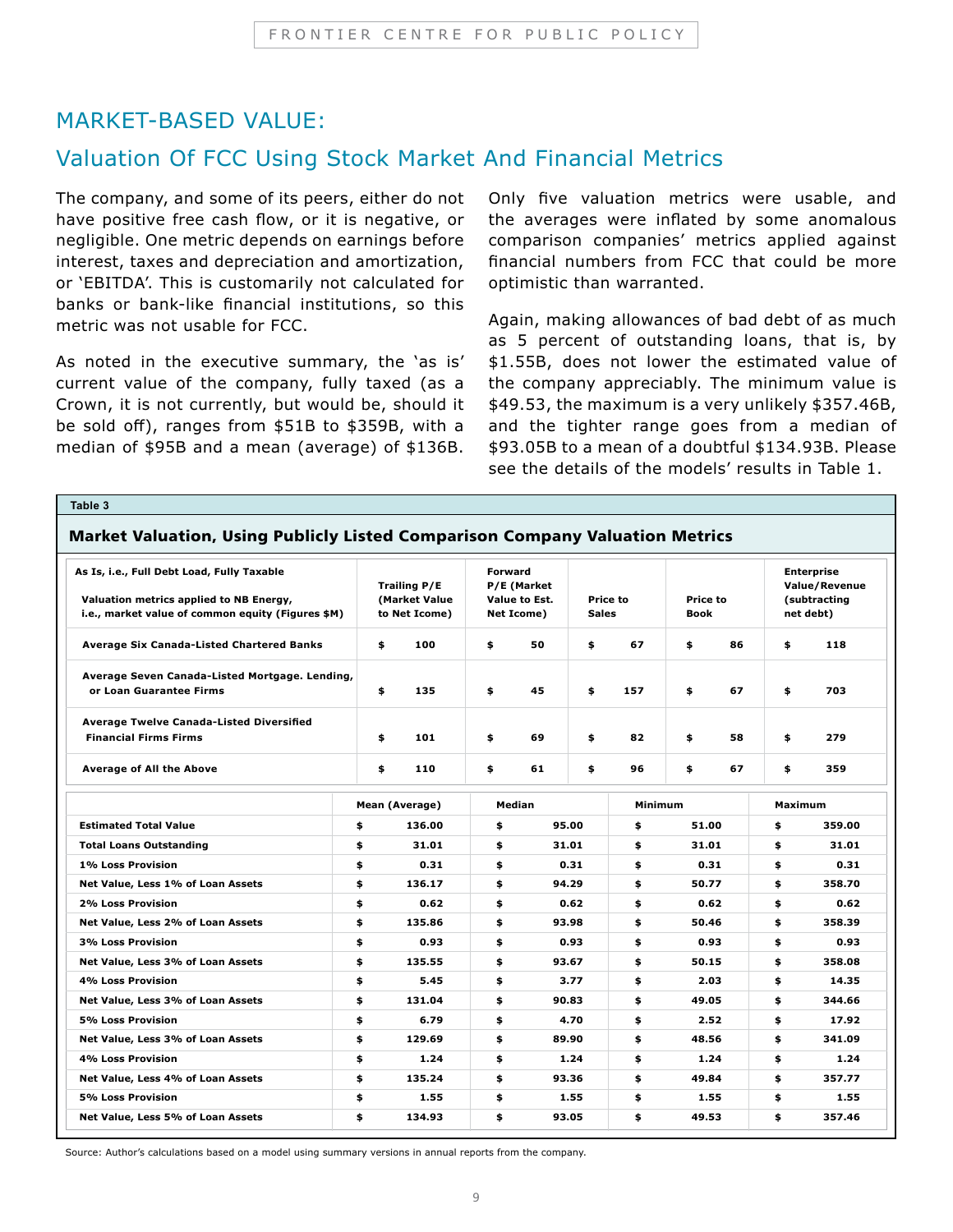#### **CONCLUSION**

This study used detailed financial statements, but the trends in net income, capital expenditures and other adjustments made some estimates of future net income and free cash flow not fully reliable. A more thorough appraisal prior to a proposed floating of FCC shares on a stock market or before the company would be sold to private investors could and should determine a very different value for the company.

As far as is known, the proceeds of such a sale would go to the federal government of Canada. If some of the proceeds were retained within FCC, they could be used to rationalize and restructure and perhaps refinance or write off some loans which may not be as solid as stated in the annual reports. Nevertheless, proceeds of at least \$12B, and perhaps much more than that, could help lower, if only temporarily, the trajectory of escalating federal national debt.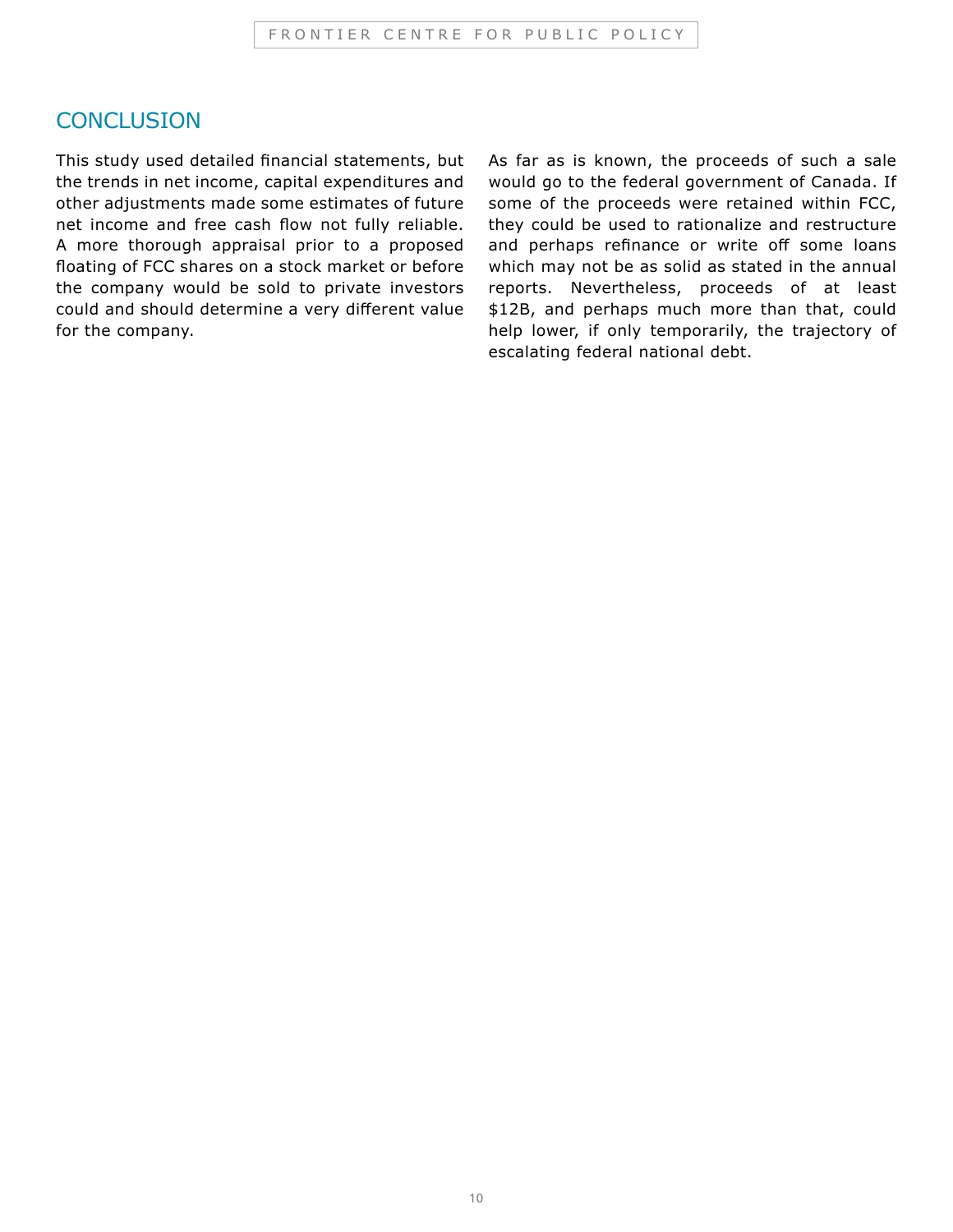#### APPENDIX 1:

### RATIONALE FOR DIVESTITURE OR PRIVATIZATION

While it is up to the people through their elected representatives to decide if a Crown corporation or other government agency or entity should be sold or otherwise privatized and the proceeds used for the benefit of all citizens and taxpayers, there are some established reasons to embark on such a path, some or all of which are cited for divestiture of such enterprises but may not be applicable in any single case.

- 1. The government has no mandate to own or run a commercial enterprise. Libertarians, 'Classical Liberals' and free-market conservatives believe that the provision of citizens' safety, security and justice is the government's primary role, and its involvement in the economy should generally not extend beyond this.
- 2. Regulation can usually accomplish any public policy reason for direct involvement in an industry. If regulation is not easily feasible, then a direct contract or subsidy to any affected individuals, entity or entities may be more efficient or effective and less economically disruptive or costly.
- 3. If a government-controlled or sponsored enterprise has a monopoly position, near-monopoly, or effective monopoly in a line or lines of business or businesses, then opportunities are lost in one or more commercial or potentially commercial sectors for entrepreneurs and investors to try to create and grow businesses to enrich and sustain themselves, employees, suppliers, and others.
- 4. A monopoly, near-monopoly, or effective monopoly market position by a governmentowned or sponsored entity could result in far higher prices for customers, the general public, or a section of the public, than would be the case in a fully competitive marketplace for the industry involved.
- 5. A government-owned or -sponsored enterprise may compete directly against private sector firms, which are owned by or employ citizens, or against individual citizens, all of whom the government is supposed to serve, not disadvantage.
- 6. The government-owned or -sponsored enterprise may compete unfairly against its private sector rivals in that it had or has access to lower-cost government-sourced and -guaranteed capital (debt). It may have a much larger debt component in its capital versus that which would be tolerated in the private sector. Thus, it may not have to meet high standards for profit and cost control, allowing it to offer lower than true free market-based competitive pricing.
- 7. Government-owned firms may not need to pay provincial or federal income taxes. This can allow such firms to supply goods or services more cheaply than the private sector companies they are competing with.
- 8. Government-owned or -sponsored enterprises may not have any kind of profit orientation or target, may be used as public policy vehicles and may be given preference in their activities or even in their transgressions, such as labour or environmental abuses.
- 9. Government-owned or -sponsored enterprises, by virtue of being public sector vehicles overseen by bureaucrats and politicians, may be places where favoured individuals find employment, particularly at management levels.
- 10. Since profit is a secondary goal of a government-owned or -sponsored enterprise, it is difficult to evaluate the effectiveness, efficiency or productivity of the enterprise or its employees. Consequently, these employees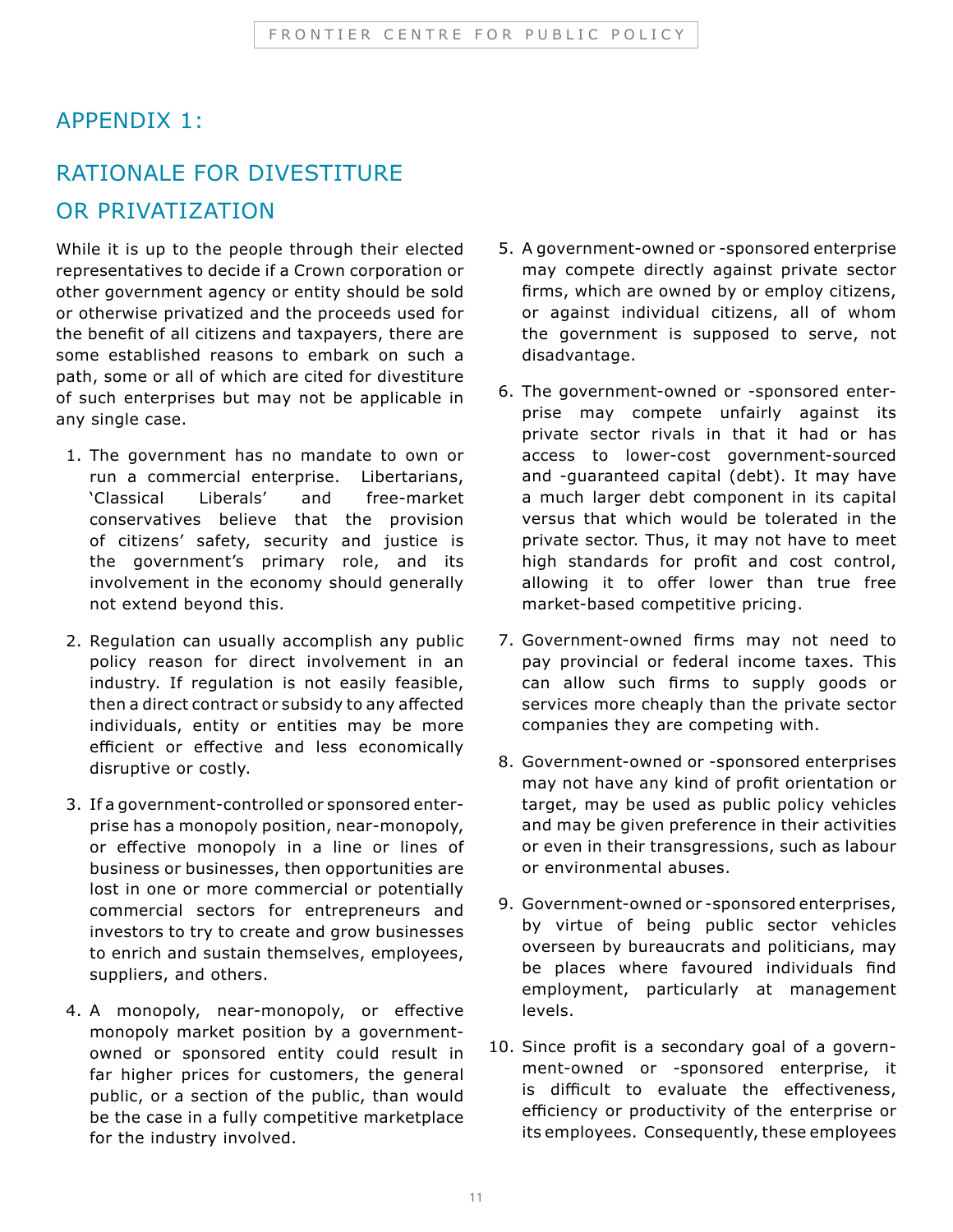and assets may not be very productive or effective.

- 11. In some cases, government-owned entities are monopolies or effective monopolies, and use their market-dominating power to charge higher prices than would be the case in a fully competitive sector with several viable companies in intense rivalry to offer customers the best product or service at the best price.
- 12. Government-owned or -sponsored enterprises are often creations of certain time-fixed circumstances and outlive whatever use or public policy role their creators may have conceived. Often, advances in technology; the modernization of transport, telecommunication or information technology; the evolution of the economy and available products and services and the increasing standard of living make these enterprises potentially obsolete. In the private sector, firms and individuals must adapt and evolve, or decline.
- 13. Government-owned or -sponsored enterprises perpetuate their possibly obsolete existences by virtue of the constituencies that build up around them: employees, managers, directors and bureaucrats, customers, suppliers and associated advocates or consultants. They can lobby to keep the enterprise going, despite dysfunction or losses. They are far more motivated to do so than are the taxpayers, whose average cost is much less per person and may be indirect, hidden or difficult to calculate.
- 14. Because they are not profit-oriented, government-owned or -sponsored enterprises are usually less efficient, and thus they lower the overall efficiency of the entire economy. This can make a whole nation less competitive than its global rivals are, whether nations or individual companies. The effects are worse the greater the government involvement in the economy. When taken to its most extreme, as happened in 20th-century communist nations, the countries were unable to compete against capitalist companies, despite their immense

direct and indirect subsidies, government support and the lack of profit requirement.

- 15. Funds tied up in the capital of governmentowned or -sponsored enterprises could be used to reduce government debt or lower taxes on individuals or corporations, which they could then spend or invest as they freely choose, and thus they could inject money back into the economy in more-lucrative ways.
- 16. The greater the number and size of government owned or government sponsored enterprises in an economy, the greater the size and power of the government, which is usually the largest single entity in society, increasing the dangers of abuse of power, including injuring individual citizens, companies, or groups. Effective capacity of opposition or recourse against this power diminishes as the proportion of the economy the government occupies increases.